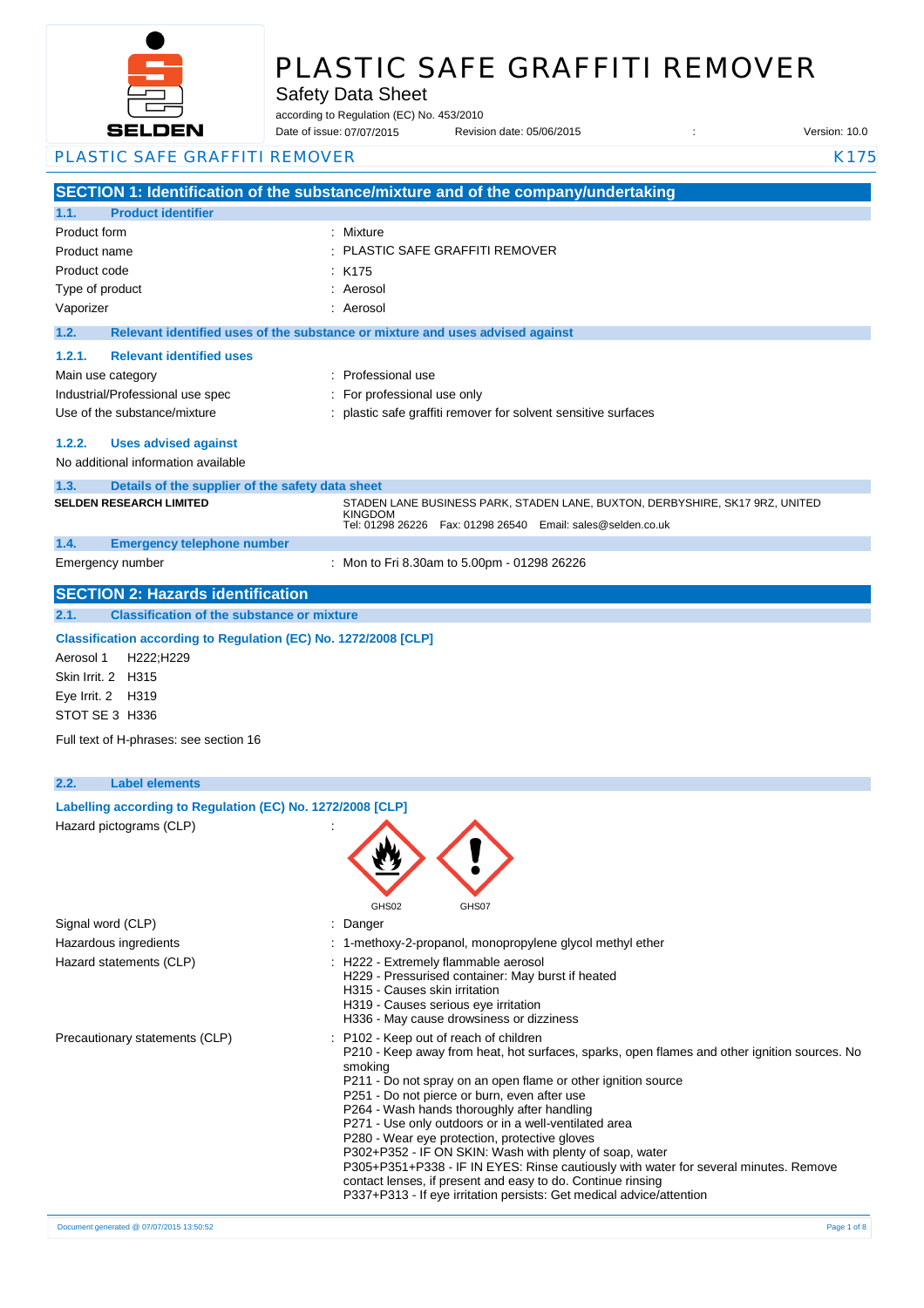according to Regulation (EC) No. 453/2010

P362+P364 - Take off contaminated clothing and wash it before reuse P405 - Store locked up P410+P412 - Protect from sunlight. Do not expose to temperatures exceeding 50 °C/122 °F

### **2.3. Other hazards**

### No additional information available

### **SECTION 3: Composition/information on ingredients**

### **3.1. Substance**

Not applicable

### **3.2. Mixture**

| <b>Name</b>                                                                     | <b>Product identifier</b>                                             | $\%$      | <b>Classification according to</b><br>Directive 67/548/EEC | <b>Classification according to</b><br><b>Regulation (EC) No.</b><br>1272/2008 [CLP] |
|---------------------------------------------------------------------------------|-----------------------------------------------------------------------|-----------|------------------------------------------------------------|-------------------------------------------------------------------------------------|
| 3-butoxypropan-2-ol, propylene glycol<br>monobutyl ether                        | (CAS No) 5131-66-8<br>(EC no) 225-878-4<br>(EC index no) 603-052-00-8 | $15 - 30$ | Xi: R36/38                                                 | Eye Irrit. 2, H319<br>Skin Irrit. 2, H315                                           |
| 1-methoxy-2-propanol, monopropylene<br>glycol methyl ether                      | (CAS No) 107-98-2<br>(EC no) 203-539-1<br>(EC index no) 603-064-00-3  | $15 - 30$ | R <sub>10</sub><br>R67                                     | Flam. Lig. 3, H226<br>STOT SE 3, H336                                               |
| butane<br>substance with national workplace exposure<br>$limit(s)$ (DK, GB, IE) | (CAS No) 106-97-8<br>(EC no) 203-448-7<br>(EC index no) 601-004-00-0  | $5 - 15$  | $F +: R12$                                                 | Flam. Gas 1, H220<br>Press, Gas                                                     |
| Oxirane, 2-methyl-, polymer with oxirane,<br>mono(2-propylheptyl) ether         | (CAS No) Polymer DT03                                                 | $5 - 15$  | Xn; R22<br>Xi: R41                                         | Acute Tox. 4 (Oral), H302<br>Eye Dam. 1, H318                                       |
| propane<br>substance with national workplace exposure<br>$limit(s)$ (DK, $IE$ ) | (CAS No) 74-98-6<br>(EC no) 200-827-9<br>(EC index no) 601-003-00-5   | $1 - 5$   | $F +: R12$                                                 | Flam. Gas 1, H220                                                                   |

Full text of R- and H-phrases: see section 16

| <b>SECTION 4: First aid measures</b>                                        |                                                                                                                                                                                               |
|-----------------------------------------------------------------------------|-----------------------------------------------------------------------------------------------------------------------------------------------------------------------------------------------|
| <b>Description of first aid measures</b><br>4.1.                            |                                                                                                                                                                                               |
| First-aid measures general                                                  | Get medical advice/attention if you feel unwell.                                                                                                                                              |
| First-aid measures after inhalation                                         | Remove person to fresh air and keep comfortable for breathing.                                                                                                                                |
| First-aid measures after skin contact                                       | Wash with plenty of soap and water.                                                                                                                                                           |
| First-aid measures after eye contact                                        | IF IN EYES: Rinse cautiously with water for several minutes. Remove contact lenses, if present<br>and easy to do. Continue rinsing. If eye irritation persists: Get medical advice/attention. |
| First-aid measures after ingestion                                          | Do NOT induce vomiting. Rinse mouth. Drink plenty of water. Get medical advice/attention.                                                                                                     |
| 4.2.<br>Most important symptoms and effects, both acute and delayed         |                                                                                                                                                                                               |
| Symptoms/injuries                                                           | : Not expected to present a significant hazard under anticipated conditions of normal use.                                                                                                    |
| Symptoms/injuries after inhalation                                          | May cause respiratory irritation.                                                                                                                                                             |
| Symptoms/injuries after skin contact                                        | Repeated exposure may cause skin dryness or cracking.                                                                                                                                         |
| Symptoms/injuries after eye contact                                         | Causes eye irritation.                                                                                                                                                                        |
| Symptoms/injuries after ingestion                                           | May cause a light irritation of the linings of the mouth, throat, and gastrointestinal tract.                                                                                                 |
| 4.3.                                                                        | Indication of any immediate medical attention and special treatment needed                                                                                                                    |
| Treat symptomatically.                                                      |                                                                                                                                                                                               |
| <b>SECTION 5: Firefighting measures</b>                                     |                                                                                                                                                                                               |
| <b>Extinguishing media</b><br>5.1.                                          |                                                                                                                                                                                               |
| Suitable extinguishing media                                                | : Carbon dioxide. Dry powder. Foam.                                                                                                                                                           |
| 5.2.<br>Special hazards arising from the substance or mixture               |                                                                                                                                                                                               |
| Fire hazard                                                                 | Extremely flammable aerosol.                                                                                                                                                                  |
| Explosion hazard                                                            | Explosion risk in case of fire.                                                                                                                                                               |
| 5.3.<br><b>Advice for firefighters</b>                                      |                                                                                                                                                                                               |
| Firefighting instructions                                                   | : Use water spray or fog for cooling exposed containers.                                                                                                                                      |
| <b>SECTION 6: Accidental release measures</b>                               |                                                                                                                                                                                               |
| 6.1.<br>Personal precautions, protective equipment and emergency procedures |                                                                                                                                                                                               |
| General measures                                                            | Remove ignition sources.                                                                                                                                                                      |

12/06/2015 EN (English) 2/8 Document generated @ 07/07/2015 13:50:52 Page 2 of 8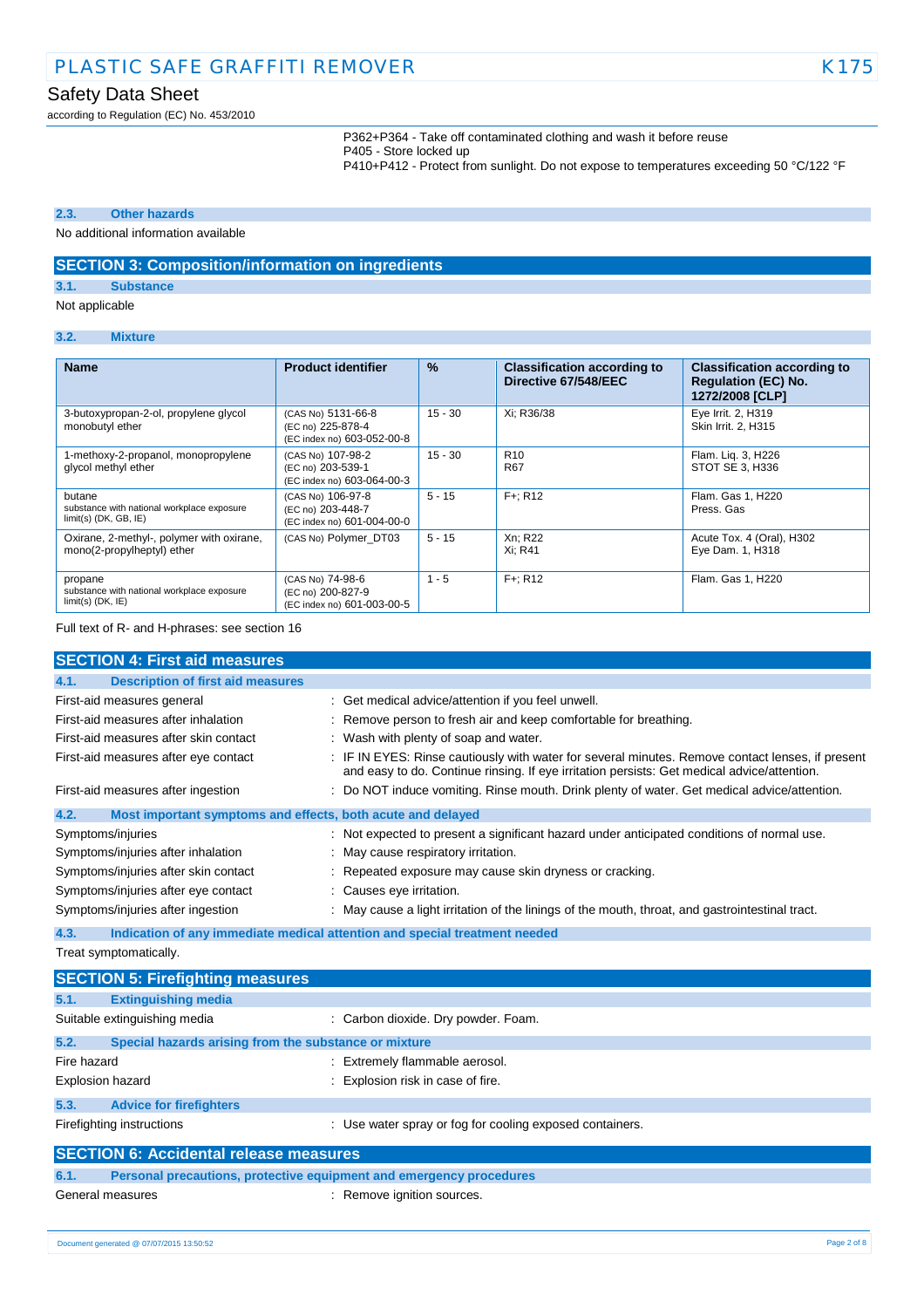| PLASTIC SAFE GRAFFITI REMOVER                                        |                                                                                                                                   | K175 |
|----------------------------------------------------------------------|-----------------------------------------------------------------------------------------------------------------------------------|------|
| Safety Data Sheet<br>according to Regulation (EC) No. 453/2010       |                                                                                                                                   |      |
| 6.1.1.<br>For non-emergency personnel                                |                                                                                                                                   |      |
| <b>Emergency procedures</b>                                          | : Evacuate unnecessary personnel.                                                                                                 |      |
| 6.1.2.<br>For emergency responders                                   |                                                                                                                                   |      |
| Protective equipment                                                 | : Use personal protective equipment as required.                                                                                  |      |
| 6.2.<br><b>Environmental precautions</b>                             |                                                                                                                                   |      |
| Avoid release to the environment.                                    |                                                                                                                                   |      |
| 6.3.<br>Methods and material for containment and cleaning up         |                                                                                                                                   |      |
| For containment                                                      | : Collect spillage.                                                                                                               |      |
| Methods for cleaning up                                              | : Soak up spills with inert solids, such as clay or diatomaceous earth as soon as possible.                                       |      |
| 6.4.<br><b>Reference to other sections</b>                           |                                                                                                                                   |      |
|                                                                      | For further information refer to section 8: "Exposure controls/personal protection". For further information refer to section 13. |      |
| <b>SECTION 7: Handling and storage</b>                               |                                                                                                                                   |      |
| <b>Precautions for safe handling</b><br>7.1.                         |                                                                                                                                   |      |
| Additional hazards when processed                                    | : Pressurized container: Do not pierce or burn, even after use.                                                                   |      |
| Precautions for safe handling                                        | Do not spray on an open flame or other ignition source.                                                                           |      |
| Hygiene measures                                                     | : Do not eat, drink or smoke when using this product.                                                                             |      |
| Conditions for safe storage, including any incompatibilities<br>7.2. |                                                                                                                                   |      |
| <b>Technical measures</b>                                            | : Does not require any specific or particular technical measures.                                                                 |      |
| Storage conditions                                                   | Keep away from ignition sources. Protect from sunlight. Do not expose to temperatures<br>exceeding 50 °C/122 °F.                  |      |
| Incompatible products                                                | Oxidizing agent. Strong acids. Strong bases.                                                                                      |      |
| Incompatible materials                                               | Direct sunlight. Heat sources. Sources of ignition.                                                                               |      |
| Special rules on packaging                                           | Keep only in original container.                                                                                                  |      |

- **7.3. Specific end use(s)**
- No additional information available

# **SECTION 8: Exposure controls/personal protection**

# **8.1. Control parameters**

| propane (74-98-6) |                                               |                                                                             |
|-------------------|-----------------------------------------------|-----------------------------------------------------------------------------|
| Denmark           | Local name                                    | Propan                                                                      |
| Denmark           | Grænseværdie (langvarig) (mg/m <sup>3</sup> ) | 1800 mg/m <sup>3</sup>                                                      |
| Denmark           | Grænseværdie (langvarig) (ppm)                | 1000 ppm                                                                    |
| Ireland           | Local name                                    | Propane                                                                     |
| Ireland           | OEL (8 hours ref) (ppm)                       | 1000 ppm                                                                    |
| Ireland           | Notes (IE)                                    | Asphx                                                                       |
| butane (106-97-8) |                                               |                                                                             |
| Denmark           | Local name                                    | n-Butan                                                                     |
| Denmark           | Grænseværdie (langvarig) (mg/m <sup>3</sup> ) | 1200 mg/m <sup>3</sup>                                                      |
| Denmark           | Grænseværdie (langvarig) (ppm)                | 500 ppm                                                                     |
| Ireland           | Local name                                    | <b>Butane</b>                                                               |
| Ireland           | OEL (8 hours ref) (ppm)                       | 1000 ppm                                                                    |
| United Kingdom    | Local name                                    | <b>Butane</b>                                                               |
| United Kingdom    | WEL TWA (mg/m <sup>3</sup> )                  | 1450 mg/m <sup>3</sup>                                                      |
| United Kingdom    | WEL TWA (ppm)                                 | 600 ppm                                                                     |
| United Kingdom    | WEL STEL (mg/m <sup>3</sup> )                 | 1810 mg/m <sup>3</sup>                                                      |
| United Kingdom    | WEL STEL (ppm)                                | 750 ppm                                                                     |
| United Kingdom    | Remark (WEL)                                  | Carc, (only applies if Butane contains more than 0.1%<br>of buta-1,3-diene) |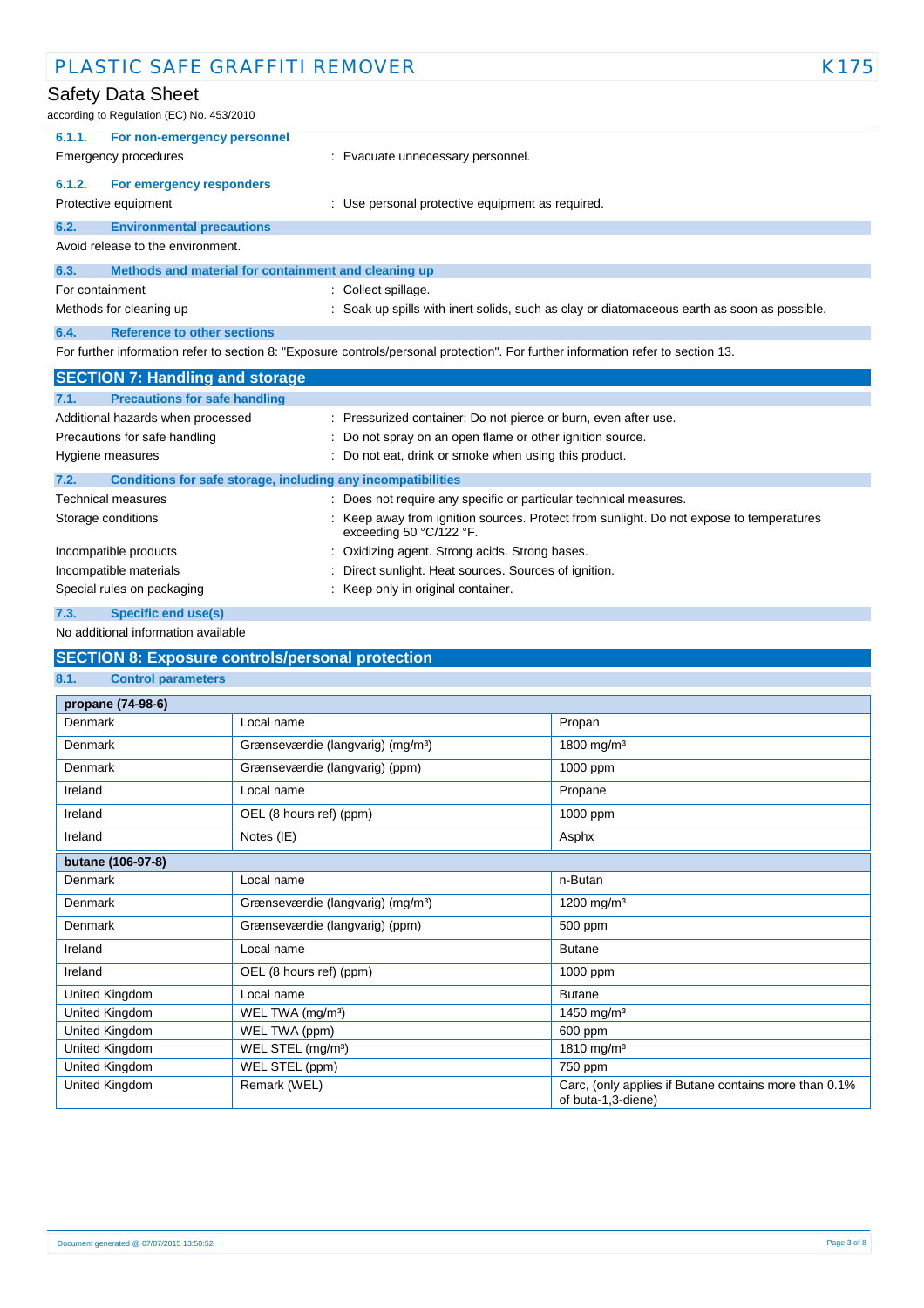# PLASTIC SAFE GRAFFITI REMOVER K175

# Safety Data Sheet

according to Regulation (EC) No. 453/2010

### **8.2. Exposure controls**

- 
- 
- 
- 
- 



- Materials for protective clothing : Not required for normal conditions of use
- Hand protection **in the contract of the contract of the contract of the contract of the contract of the contract of the contract of the contract of the contract of the contract of the contract of the contract of the contra**
- Eye protection  $\qquad \qquad$ : Safety glasses
- Skin and body protection : Not required for normal conditions of use
- Respiratory protection : Not required for normal conditions of use

| <b>SECTION 9: Physical and chemical properties</b>            |  |                   |             |
|---------------------------------------------------------------|--|-------------------|-------------|
| Information on basic physical and chemical properties<br>9.1. |  |                   |             |
| Physical state                                                |  | : Liquid          |             |
| Appearance                                                    |  | : Aerosol.        |             |
| Colour                                                        |  | Colourless.       |             |
| Odour                                                         |  | characteristic.   |             |
| Odour threshold                                               |  | No data available |             |
| рH                                                            |  | No data available |             |
| Relative evaporation rate (butylacetate=1)                    |  | No data available |             |
| Melting point                                                 |  | No data available |             |
| Freezing point                                                |  | No data available |             |
| Boiling point                                                 |  | No data available |             |
| Flash point                                                   |  | No data available |             |
| Auto-ignition temperature                                     |  | No data available |             |
| Decomposition temperature                                     |  | No data available |             |
| Flammability (solid, gas)                                     |  | No data available |             |
| Vapour pressure                                               |  | No data available |             |
| Relative vapour density at 20 °C                              |  | No data available |             |
| Relative density                                              |  | 0.83              |             |
| Solubility                                                    |  | No data available |             |
| Log Pow                                                       |  | No data available |             |
| Viscosity, kinematic                                          |  | No data available |             |
| Viscosity, dynamic                                            |  | No data available |             |
| Explosive properties                                          |  | No data available |             |
| Oxidising properties                                          |  | No data available |             |
| <b>Explosive limits</b>                                       |  | No data available |             |
| 9.2.<br><b>Other information</b>                              |  |                   |             |
| No additional information available                           |  |                   |             |
| <b>SECTION 10: Stability and reactivity</b>                   |  |                   |             |
| 10.1.<br><b>Reactivity</b>                                    |  |                   |             |
| Pressurised container: May burst if heated.                   |  |                   |             |
| 10.2.<br><b>Chemical stability</b>                            |  |                   |             |
| Stable under normal conditions.                               |  |                   |             |
| <b>Possibility of hazardous reactions</b><br>10.3.            |  |                   |             |
| No additional information available                           |  |                   |             |
| 10.4.<br><b>Conditions to avoid</b>                           |  |                   |             |
| Direct sunlight. Heat. Open flame.                            |  |                   |             |
| <b>Incompatible materials</b><br>10.5.                        |  |                   |             |
| No additional information available                           |  |                   |             |
| 10.6.<br><b>Hazardous decomposition products</b>              |  |                   |             |
| No additional information available                           |  |                   |             |
|                                                               |  |                   |             |
| Document generated @ 07/07/2015 13:50:52                      |  |                   | Page 4 of 8 |
|                                                               |  |                   |             |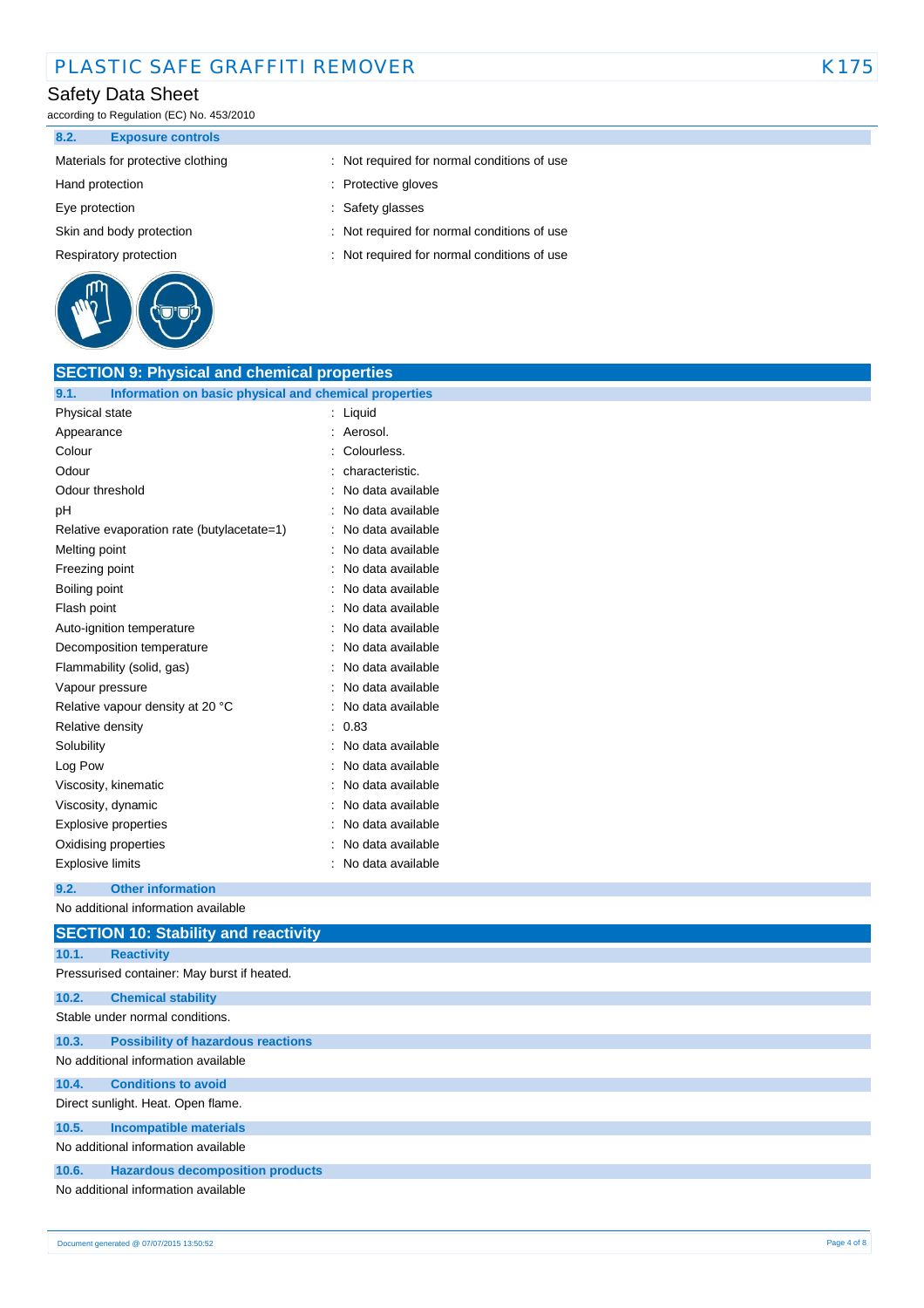according to Regulation (EC) No. 453/2010

| <b>SECTION 11: Toxicological information</b>                                        |                                          |  |  |
|-------------------------------------------------------------------------------------|------------------------------------------|--|--|
| 11.1.<br>Information on toxicological effects                                       |                                          |  |  |
| Acute toxicity                                                                      | Not classified                           |  |  |
| Skin corrosion/irritation                                                           | Causes skin irritation.                  |  |  |
| Serious eye damage/irritation                                                       | Causes serious eye irritation.           |  |  |
| Respiratory or skin sensitisation                                                   | Not classified                           |  |  |
| Germ cell mutagenicity                                                              | Not classified                           |  |  |
| Carcinogenicity                                                                     | Not classified                           |  |  |
| Reproductive toxicity                                                               | Not classified                           |  |  |
| Specific target organ toxicity (single exposure)                                    | May cause drowsiness or dizziness.       |  |  |
| Specific target organ toxicity (repeated<br>exposure)                               | : Not classified                         |  |  |
| Aspiration hazard                                                                   | Not classified                           |  |  |
| <b>SELECTIVE GRAFFITI REMOVER</b>                                                   |                                          |  |  |
| Vaporizer                                                                           | Aerosol                                  |  |  |
|                                                                                     |                                          |  |  |
| <b>SECTION 12: Ecological information</b>                                           |                                          |  |  |
| 12.1.<br><b>Toxicity</b>                                                            |                                          |  |  |
| Oxirane, 2-methyl-, polymer with oxirane, mono(2-propylheptyl) ether (Polymer_DT03) |                                          |  |  |
| LC50 fishes 1                                                                       | $> 10 - 100$ mg/l                        |  |  |
| EC50 Daphnia 1                                                                      | $> 10 - 100$ mg/l                        |  |  |
| ErC50 (other aquatic plants)                                                        | $> 10 - 100$ mg/l                        |  |  |
| 12.2.<br><b>Persistence and degradability</b>                                       |                                          |  |  |
| No additional information available                                                 |                                          |  |  |
|                                                                                     |                                          |  |  |
| 12.3.<br><b>Bioaccumulative potential</b>                                           |                                          |  |  |
| No additional information available                                                 |                                          |  |  |
| 12.4.<br><b>Mobility in soil</b>                                                    |                                          |  |  |
| No additional information available                                                 |                                          |  |  |
| <b>Results of PBT and vPvB assessment</b><br>12.5.                                  |                                          |  |  |
| No additional information available                                                 |                                          |  |  |
| <b>Other adverse effects</b><br>12.6.                                               |                                          |  |  |
| No additional information available                                                 |                                          |  |  |
|                                                                                     |                                          |  |  |
| <b>SECTION 13: Disposal considerations</b>                                          |                                          |  |  |
| 13.1.<br><b>Waste treatment methods</b>                                             |                                          |  |  |
| Waste disposal recommendations                                                      | : Do not pierce or burn, even after use. |  |  |
| <b>SECTION 14: Transport information</b>                                            |                                          |  |  |
| In accordance with ADR / RID / IMDG / IATA / ADN                                    |                                          |  |  |
| <b>UN number</b><br>14.1.                                                           |                                          |  |  |
| UN-No. (ADR)                                                                        | 1950<br>$\bullet$                        |  |  |
| UN-No. (IMDG)                                                                       | 1950                                     |  |  |
| UN-No.(IATA)                                                                        | 1950<br>÷                                |  |  |
| 14.2.<br><b>UN proper shipping name</b>                                             |                                          |  |  |
| Proper Shipping Name (ADR)                                                          | : AEROSOLS                               |  |  |
| Proper Shipping Name (IMDG)                                                         | AEROSOLS                                 |  |  |
| Proper Shipping Name (IATA)                                                         | : AEROSOLS, FLAMMABLE                    |  |  |
| Transport document description (ADR)                                                | : UN 1950 AEROSOLS, 2.1, (D)             |  |  |
| Transport document description (IMDG)                                               | : UN 1950 AEROSOLS, 2.1                  |  |  |
| 14.3.<br><b>Transport hazard class(es)</b>                                          |                                          |  |  |
| <b>ADR</b>                                                                          |                                          |  |  |
| Transport hazard class(es) (ADR)                                                    | $\therefore$ 2.1                         |  |  |
| Danger labels (ADR)                                                                 | : 2.1                                    |  |  |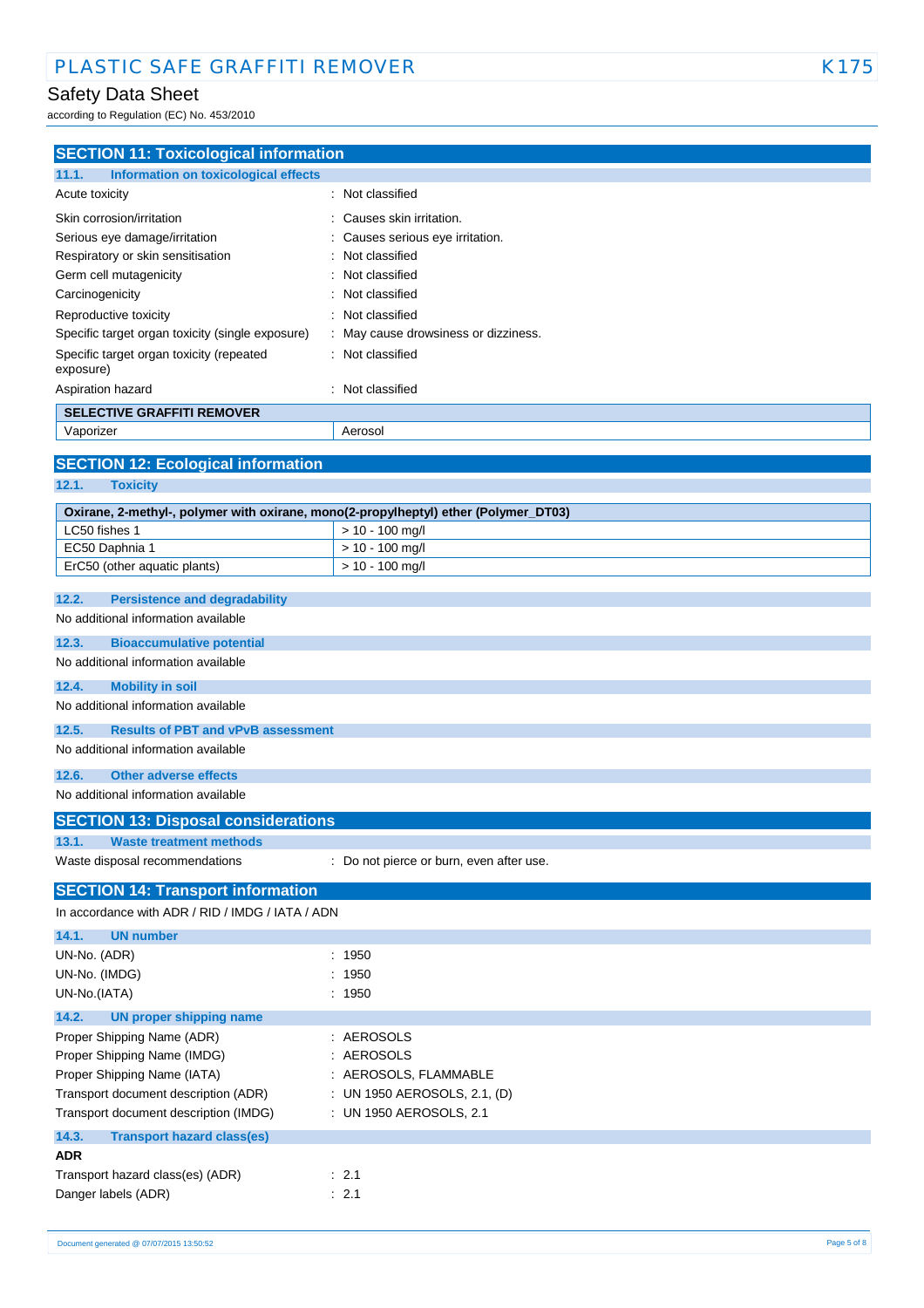# PLASTIC SAFE GRAFFITI REMOVER K175

# Safety Data Sheet

according to Regulation (EC) No. 453/2010





**IMDG**

Transport hazard class(es) (IATA) : 2.1 Hazard labels (IATA)  $\qquad \qquad$  : 2.1



| 14.4.                | <b>Packing group</b>          |                                        |
|----------------------|-------------------------------|----------------------------------------|
| Packing group (ADR)  |                               | Not applicable                         |
|                      | Packing group (IMDG)          | Not applicable                         |
| Packing group (IATA) |                               | Not applicable                         |
| 14.5.                | <b>Environmental hazards</b>  |                                        |
|                      | Dangerous for the environment | : No                                   |
| Marine pollutant     |                               | : No                                   |
| Other information    |                               | No supplementary information available |

#### $14.6.$ **14.6. Special precautions for user**

| - Overland transport                                                       |                               |
|----------------------------------------------------------------------------|-------------------------------|
| Classification code (ADR)                                                  | : 5F                          |
| Special provisions (ADR)                                                   | : 190, 327, 344, 625          |
| Limited quantities (ADR)                                                   | : 1L                          |
| Excepted quantities (ADR)                                                  | $E_0$                         |
| Packing instructions (ADR)                                                 | : P207, LP02                  |
| Special packing provisions (ADR)                                           | : PP87, RR6, L2               |
| Mixed packing provisions (ADR)                                             | :MP9                          |
| Transport category (ADR)                                                   | $\therefore$ 2                |
| Special provisions for carriage - Packages<br>(ADR)                        | : V14                         |
| Special provisions for carriage - Loading,<br>unloading and handling (ADR) | : CV9. CV12                   |
| Special provisions for carriage - Operation<br>(ADR)                       | : S2                          |
| Tunnel restriction code (ADR)                                              | : D                           |
| - Transport by sea                                                         |                               |
| Special provisions (IMDG)                                                  | : 63, 190, 277, 327, 344, 959 |
| Limited quantities (IMDG)                                                  | $:$ SP277                     |
| Excepted quantities (IMDG)                                                 | : E0                          |
| Packing instructions (IMDG)                                                | : P207, LP02                  |
| Special packing provisions (IMDG)                                          | PP87, L2                      |
|                                                                            |                               |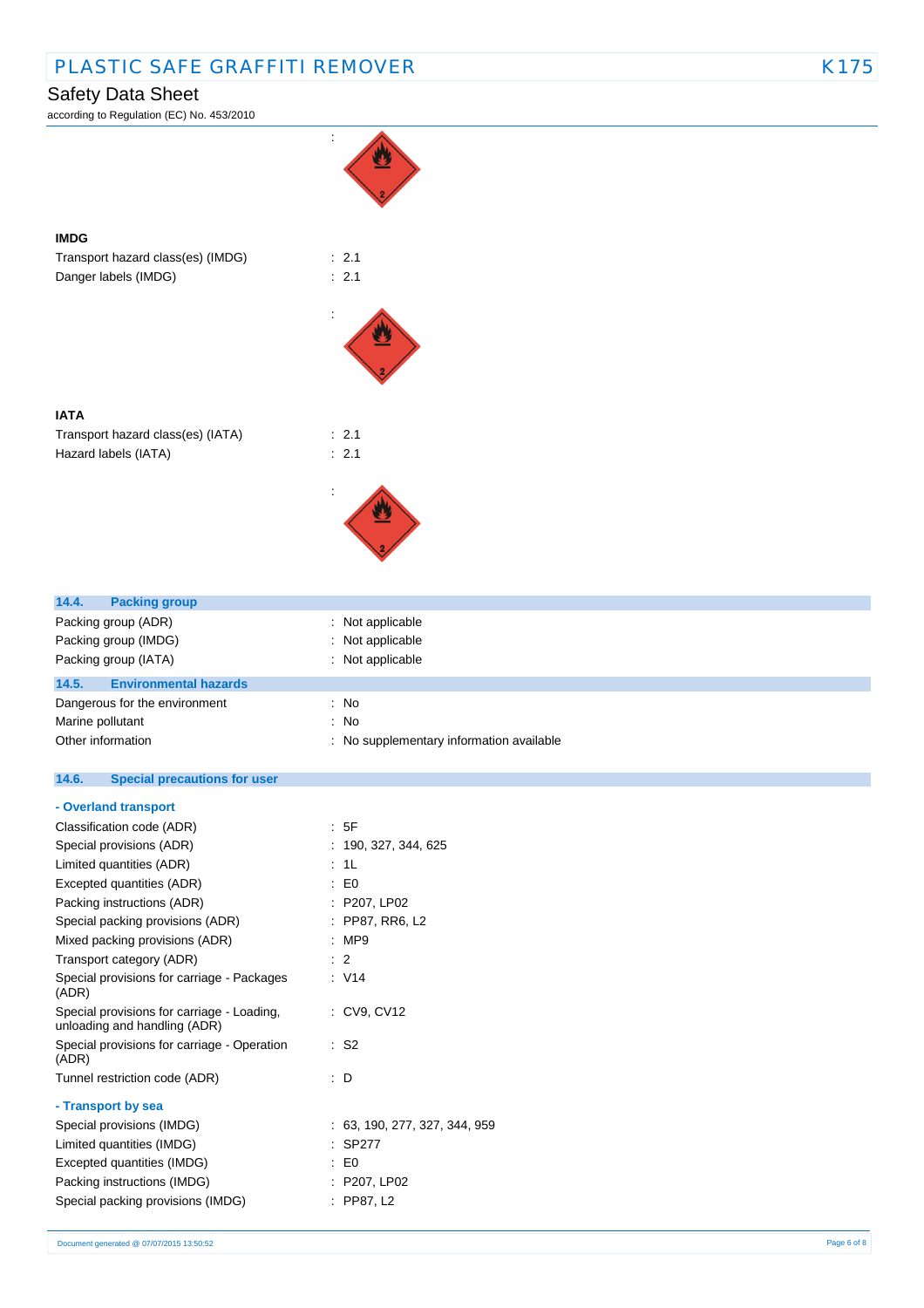aulation  $(EC)$  No.  $452/2010$ 

| accoluing to Regulation (EC) NO. 453/2010    |                                                                          |
|----------------------------------------------|--------------------------------------------------------------------------|
| EmS-No. (Fire)                               | $F-D$                                                                    |
| EmS-No. (Spillage)                           | : S-U                                                                    |
| Stowage category (IMDG)                      | : None                                                                   |
| - Air transport                              |                                                                          |
| PCA Excepted quantities (IATA)               | : E0                                                                     |
| PCA Limited quantities (IATA)                | : Y203                                                                   |
| PCA limited quantity max net quantity (IATA) | : 30kgG                                                                  |
| PCA packing instructions (IATA)              | : 203                                                                    |
| PCA max net quantity (IATA)                  | : 75kg                                                                   |
| CAO packing instructions (IATA)              | : 203                                                                    |
| CAO max net quantity (IATA)                  | : 150kg                                                                  |
| Special provisions (IATA)                    | : A145, A167, A802                                                       |
| ERG code (IATA)                              | : 10L                                                                    |
| 14.7.                                        | Transport in bulk according to Annex II of MARPOL 73/78 and the IBC Code |

IBC code : Not applicable.

#### **SECTION 15: Regulatory information**

**15.1. Safety, health and environmental regulations/legislation specific for the substance or mixture**

#### **15.1.1. EU-Regulations**

Contains no substances with Annex XVII restrictions Contains no substance on the REACH candidate list Contains no REACH Annex XIV substances

#### **15.1.2. National regulations**

#### **Germany**

| VwVwS Annex reference                                                          | : Water hazard class (WGK) 1, slightly hazardous to water (Classification according to $VwVwS$ ,<br>Annex 4) |
|--------------------------------------------------------------------------------|--------------------------------------------------------------------------------------------------------------|
| 12th Ordinance Implementing the Federal<br>Immission Control Act - 12. BlmSchV | : Is not subject of the 12. BlmSchV (Hazardous Incident Ordinance)                                           |
| <b>Denmark</b>                                                                 |                                                                                                              |

Recommendations Danish Regulation : Young people below the age of 18 years are not allowed to use the product **15.2. Chemical safety assessment**

# No additional information available

### **SECTION 16: Other information**

### Full text of R-, H- and EUH-phrases:

| Acute Tox. 4 (Oral) | Acute toxicity (oral), Category 4                                      |
|---------------------|------------------------------------------------------------------------|
| Aerosol 1           | Aerosol, Category 1                                                    |
| Eye Dam. 1          | Serious eye damage/eye irritation, Category 1                          |
| Eye Irrit. 2        | Serious eye damage/eye irritation, Category 2                          |
| Flam. Gas 1         | Flammable gases, Category 1                                            |
| Flam. Liq. 3        | Flammable liquids, Category 3                                          |
| Press, Gas          | Gases under pressure                                                   |
| Skin Irrit. 2       | Skin corrosion/irritation, Category 2                                  |
| STOT SE 3           | Specific target organ toxicity - Single exposure, Category 3, Narcosis |
| H <sub>220</sub>    | Extremely flammable gas                                                |
| H <sub>222</sub>    | Extremely flammable aerosol                                            |
| H <sub>226</sub>    | Flammable liquid and vapour                                            |
| H <sub>229</sub>    | Pressurised container: May burst if heated                             |
| H302                | Harmful if swallowed                                                   |
| H315                | Causes skin irritation                                                 |
| H318                | Causes serious eye damage                                              |
| H319                | Causes serious eye irritation                                          |
| H336                | May cause drowsiness or dizziness                                      |